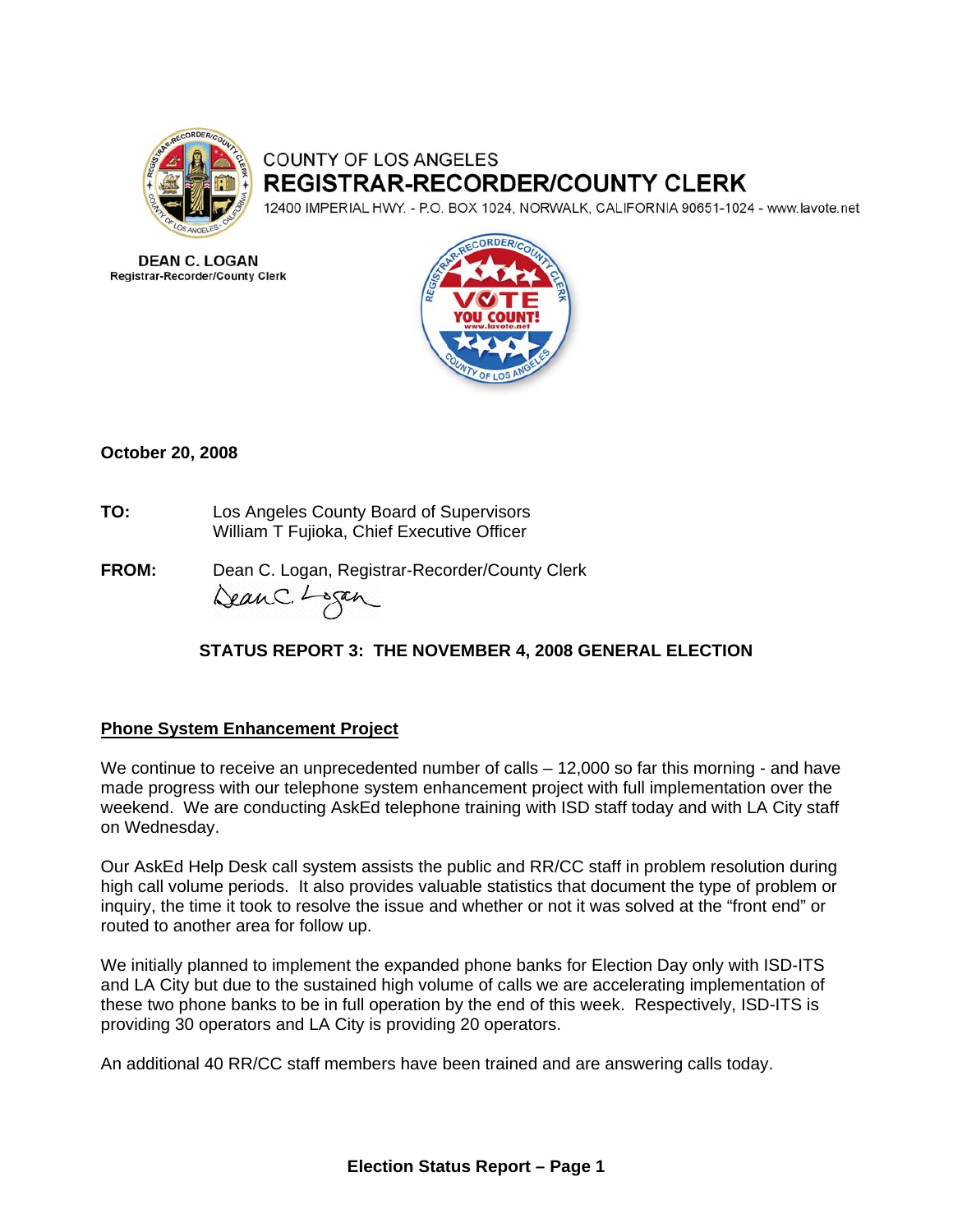## **Voter Registration, Education and Outreach Efforts**

Voter Registration: To date we have 4,195,096 registered voters in Los Angeles County.The following table shows the week's voter registration totals and overall registrations on file.

|                                                        | <b>Reg. Period Total</b><br>June 6 - Present | <b>TOTAL</b><br><b>REGISTRATIONS</b> |
|--------------------------------------------------------|----------------------------------------------|--------------------------------------|
| <b>Beginning Total</b> <sup>1</sup><br><b>Sept. 29</b> | 137,197                                      | 4,052,832                            |
| <b>Week 1: Oct. 6</b>                                  | 195,619                                      | 4,111,254                            |
| <b>Week 2: Oct. 13</b>                                 | 275,821                                      | 4,149,229                            |
| <b>Week 3: Oct. 20</b>                                 | 345,879                                      | 4,195,096                            |
| <b>Week 4: Oct. 27</b>                                 |                                              |                                      |
| <b>Week 5: Nov. 3</b>                                  |                                              |                                      |
| Total                                                  | 345,879                                      | 4,195,096                            |

#### **VOTER REGISTRATION TOTALS BY WEEK November 4, 2008 – Presidential General Election**

Today is the last day to register to vote and the RR/CC hosts the Close of Voter Registration event. We will staff voter registration and information booths throughout the county to allow all eligible citizens the option of registering to vote before the legal cutoff for this election.

 $\overline{a}$ 

<span id="page-1-0"></span><sup>&</sup>lt;sup>1</sup> Please note reporting dates have been changed from the first report. We will issue Status Reports each Monday including the Monday before the General Election.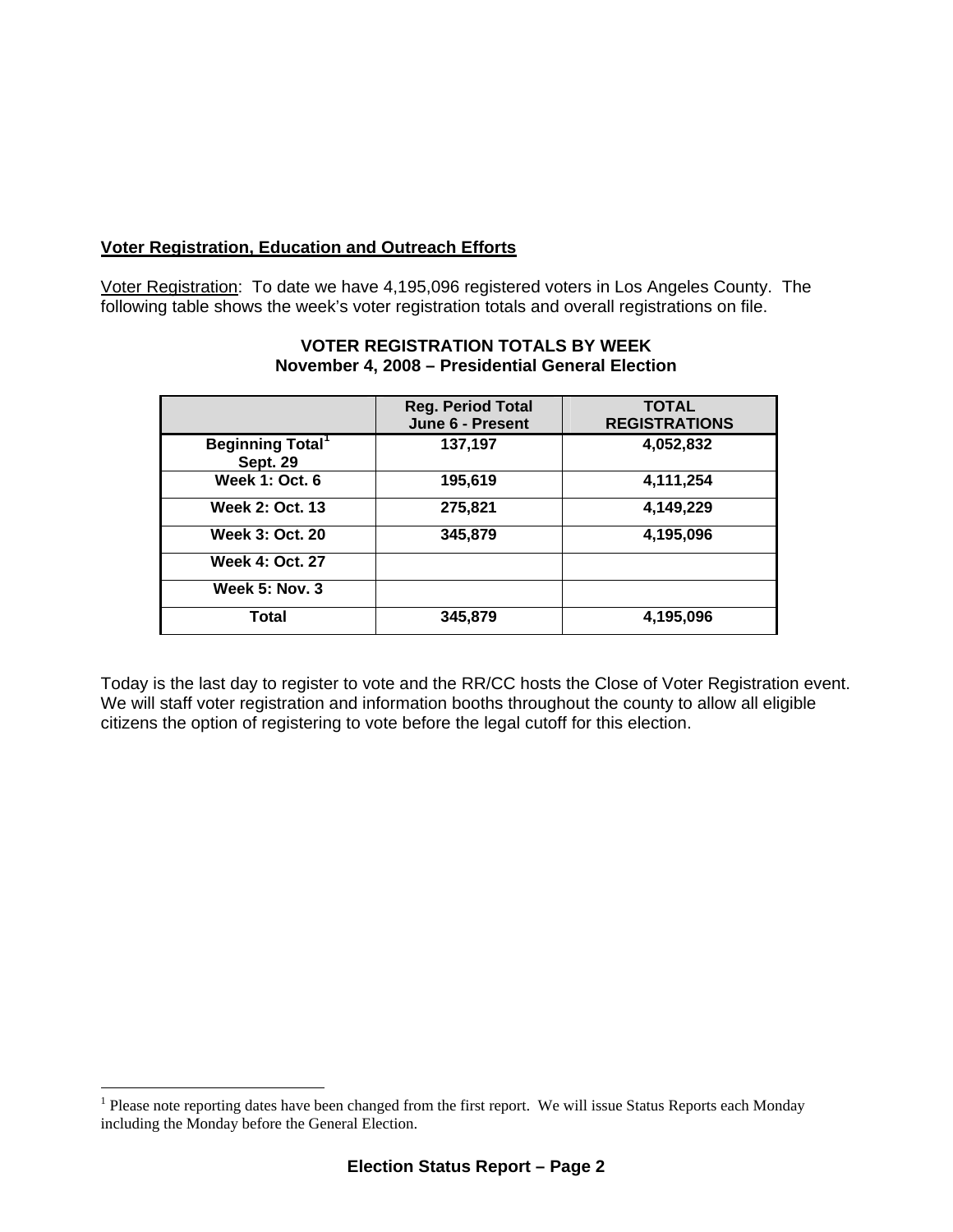The following sites are confirmed registration and drop-off locations for the Midnight Madness event:

## **MONDAY, OCTOBER 20, 2008 – CLOSE OF VOTER REGISTRATION LOCATIONS**

| <b>RR/CC Headquarters</b><br>12400 Imperial Highway, Norwalk            | 5:00 p.m. - Midnight   |
|-------------------------------------------------------------------------|------------------------|
| Dodger Stadium<br>1000 Elysian Park Ave. Los Angeles                    | 5:00 p.m. - Midnight   |
| Starbucks - El Monte<br>9028 Flair Dr., El Monte                        | 5:00 p.m.- 11:00 p.m.  |
| Magic Johnson Starbucks<br>5301 W. Centinela Ave., Los Angeles          | 5:00 p.m. - 11:00 p.m. |
| The Korea Daily<br>690 Wilshire Place, Los Angeles                      | 5:00 p.m. - Midnight   |
| West Hollywood City Hall<br>8300 Santa Monica Blvd., West Hollywood     | 5:00 p.m. - Midnight   |
| Wendy's<br>17684 Sherman Way, Van Nuys                                  | 5:00 p.m. - Midnight   |
| Wendy's<br>14645 Roscoe Blvd., Panorama City                            | 5:00 p.m. - Midnight   |
| Long Beach City Hall<br>333 W. Ocean Blvd., Long Beach                  | 5:00 p.m. - Midnight   |
| <b>Westfield Valencia Town Center</b><br>24201 Valencia Blvd., Valencia | 4:00 p.m. - 9:00 p.m.  |
| Wendy's<br>18507 Devonshire St., Northridge                             | 5:00 p.m. - Midnight   |
| Starbucks - San Dimas<br>942 W Arrow Hwy., San Dimas                    | 5:00 p.m. - 10:00 p.m. |
| "DROP-OFF ONLY" LOCATIONS                                               | TIME (PM)              |
| Wendy's<br>8232 De Soto Blvd., Canoga Park,                             | 5:00 p.m. - Midnight   |
| Wendy's<br>1575 Victory Place, Burbank                                  | 5:00 p.m. - Midnight   |

Promotional information about close of registration events and activities will be posted on our website ([www.lavote.net](http://www.lavote.net/)) as they become available.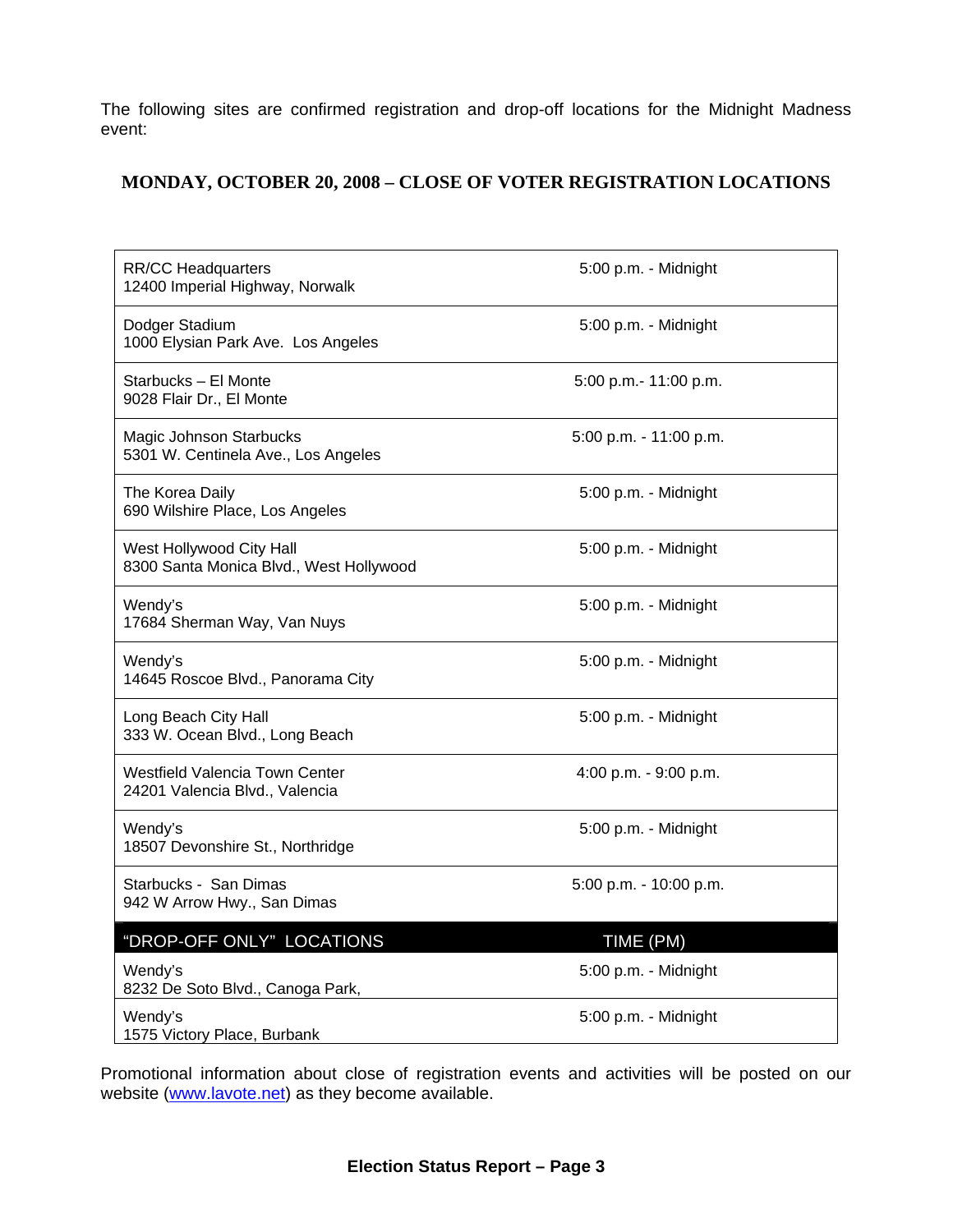The RR/CC has developed a contingency plan in anticipation of large numbers of new voter registrations. We incorporate staff from all bureaus within the department and have formed a partnership with LA City to assist in data entry and we will enter all registrations received through the close of registration by Election Day. We are processing an average of 20,000 registrations a day and will use the remaining two weeks before the election to enter or update all voter registrations.

#### New Web-Based Voter Registration Function

We developed and implemented a new "Registration Status Lookup" function on our web site. Voters can log into the site and enter their last name, date of birth, house number and zip code on the lookup screen to verify whether or not they are properly registered. This valuable service will ease the number of calls and e-mails we are receiving from individuals inquiring as to their registration status. We have also developed and will implement a "robo-call" program the week before Election Day that notifies newly registered voters throughout the County of their voting options, how to access a sample ballot and how to check their polling place location. Additionally, we will continue our call program to voters whose polling places have changed notifying them of their options for confirming their correct polling places.

#### Voter Registration Integrity:

We have followed national media stories concerning allegedly fraudulent voter registration efforts; specifically those associated with a group called "Acorn". RR/CC records indicate there has been no recent distribution or receipt of voter registration affidavits from this group. We have referred one case of alleged registration irregularity to the District Attorney relating to a change of party transaction during the June 2008 Statewide Direct Primary by the organization Young Political Major (YPM). We continue to monitor registrations and will refer suspicious cases to the District Attorney for review.

Voter Education and Outreach Activities: We are partnered with multiple organizations to provide outreach, registration and education services to Los Angeles County voters and eligible citizens.

Last week, I conducted two interviews with Jacqui Stephens on KJLH Radio; one on October 11 and the other on October 18. I also represented the RR/CC on an "open mic" program on KROQ and Jack FM where we discussed the upcoming November 4 election.

CBS/KCAL will begin running our voter education vignette series on Channels 2 and 9 this week. The 5 vignettes will run in rotation up through Election Day. The vignettes are 30 second spots that highlight Election Day information. The titles of the vignettes are" "How to Prepare for Election Day"; "Know How to Find Your Polling Place"; "How to Vote by Mail"; Know What's Available at Your Polling Place", and "Know What to do at the Polling Place". The vignettes will replace our voter registration spots airing now and will be posted on our web site beginning tomorrow.

In addition, the RR/CC, in conjunction with Univision, sponsored a call-in program at the National Association of Latino Elected Officials (NALEO) offices last Saturday. We staffed phone banks and took calls from over 1,000 community members seeking information about voter registration and voter education issues.

We extended our PSA outreach efforts to 29 cities throughout Los Angeles County who either broadcast them on their local access television channels or provide a link to our PSA's from their websites.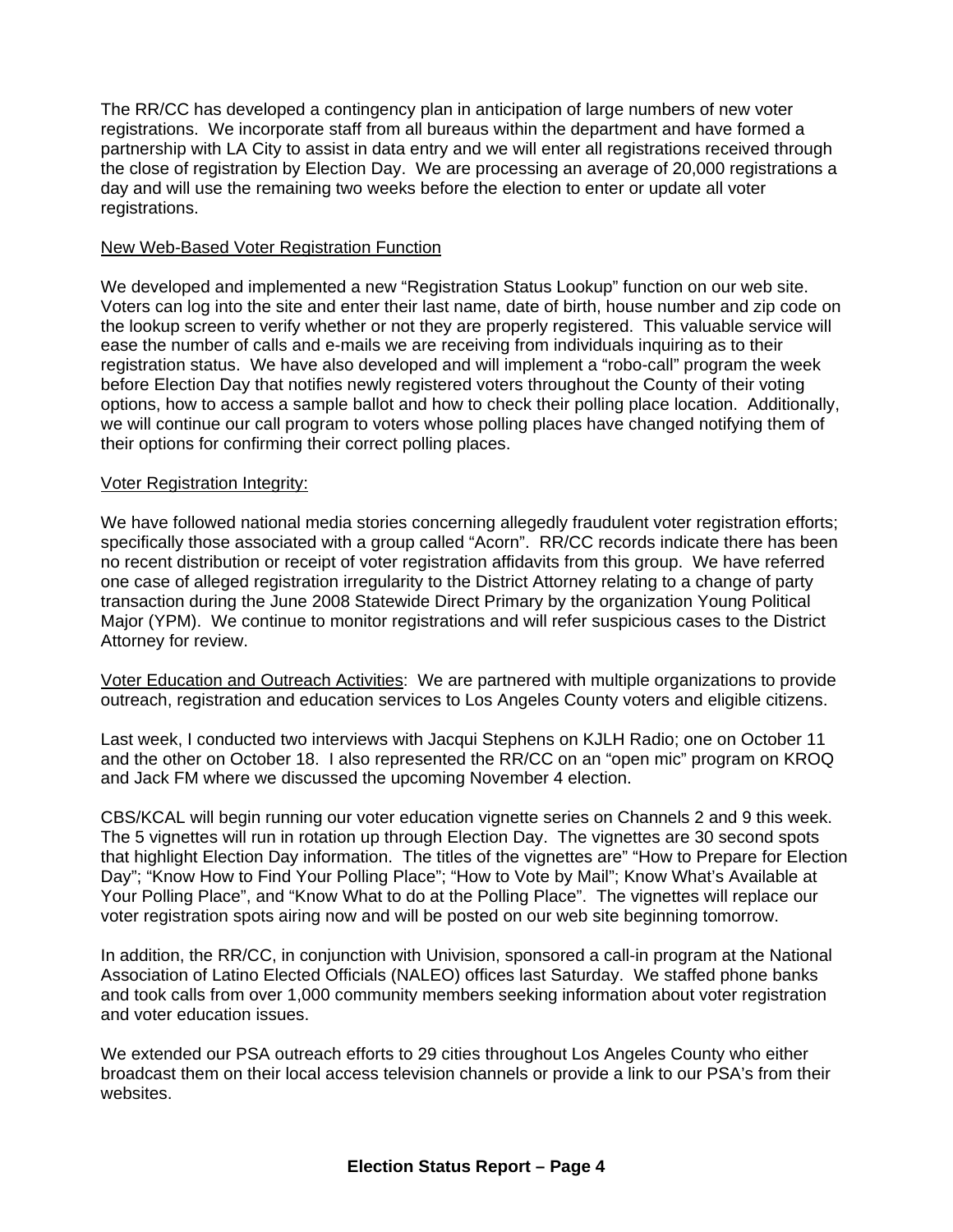Please visit our web site at [www.lavote.net](http://www.lavote.net/) for recorded PSAs and graphic promotional materials. Log into our new Press Room and click on "PSAs", "Video Library", and "Audio" to see and listen to our campaign.)

## **Vote By Mail, Sample Ballots and Military/Overseas Ballots**

The following is a table of our Vote By Mail and Sample Ballot Statistics. These will be updated on a weekly basis.

| VOTE BY MAIL, SAMPLE & MILITARY/OVERSEAS BALLOT REPORTS |
|---------------------------------------------------------|
| November 4, 2008 - Presidential General Election        |

|                 |                                 |               | <b>SAMPLE</b>   | <b>MILITARY &amp; OVERSEAS</b> |                  |               |                 |
|-----------------|---------------------------------|---------------|-----------------|--------------------------------|------------------|---------------|-----------------|
|                 | <b>VOTE BY MAIL<sup>2</sup></b> |               | <b>BALLOT</b>   | <b>BALLOTS</b>                 |                  |               |                 |
|                 | <b>Requested</b>                | <b>Mailed</b> | <b>Returned</b> | Mailed <sup>3</sup>            | <b>Requested</b> | <b>Mailed</b> | <b>Returned</b> |
| <b>Begin</b>    | 525,831                         | <b>Begins</b> | N/A             | 312,742                        | 20,494           | 17,511        | N/A             |
| <b>Sept. 29</b> |                                 | $E-29$        |                 |                                |                  |               |                 |
|                 |                                 | (Oct. 6)      |                 |                                |                  |               |                 |
| <b>WEEK</b>     | 92,056                          | <b>Begins</b> | N/A             | 3,145,762                      | 2,379            | 5,722         | 3,033           |
|                 |                                 | $E-29$        |                 |                                |                  |               |                 |
| Oct. 6          |                                 | (Today)       |                 |                                |                  |               |                 |
| <b>WEEK</b>     | 98,157                          | 642,235       | 43,848          | 549,907                        | 592              | 592           | 3,033           |
| $\mathbf{2}$    |                                 |               |                 |                                |                  |               |                 |
| <b>Oct. 13</b>  |                                 |               |                 |                                |                  |               |                 |
| <b>WEEK</b>     | 102,253                         | 740,154       | 145,913         | 186,685                        | 236              | 236           | 4,522           |
| 3               |                                 |               |                 |                                |                  |               |                 |
| <b>Oct. 20</b>  |                                 |               |                 |                                |                  |               |                 |
| <b>WEEK</b>     |                                 |               |                 |                                |                  |               |                 |
| 4               |                                 |               |                 |                                |                  |               |                 |
| <b>Oct. 27</b>  |                                 |               |                 |                                |                  |               |                 |
| <b>WEEK</b>     |                                 |               |                 |                                |                  |               |                 |
| 5               |                                 |               |                 |                                |                  |               |                 |
| <b>Nov. 3</b>   |                                 |               |                 |                                |                  |               |                 |
|                 |                                 |               |                 |                                |                  |               |                 |
| <b>TOTAL</b>    | 818,297                         | 740,154       | 145,913         | 4,195,096                      | 24,061           | 24,061        | 4,522           |
|                 |                                 |               |                 |                                |                  |               |                 |

Vote By Mail Ballots Vote by mail mailings began Monday, October 6 and will be mailed through October 28. Ballots must be returned to the RR/CC Headquarters in Norwalk no later than 8:00 p.m. on Election Day. Voted ballots may also be turned in at any Los Angeles County polling place on Election Day.

The RR/CC's new VOTE BY MAIL STATUS FUNCTION is now operable and on our web site located at [www.lavote.net](http://www.lavote.net/). As previously stated, the function allows voters who applied for a Vote By Mail ballot to check the date we processed their Vote By Mail application, the date we mailed their Vote By Mail ballot, the date we received their voted ballot, whether or not the ballot was challenged – and if it was challenged, the reason for the challenge.

 $\overline{a}$ 

<span id="page-4-0"></span><sup>&</sup>lt;sup>2</sup> Our Vote By Mail totals include Permanent Vote By Mail voters, declared Vote By Mail precinct voters and Military and Overseas voters.

<span id="page-4-1"></span><sup>&</sup>lt;sup>3</sup> Note that this figure constitutes booklets that are confirmed mailed by the USPS and not ballots that have been picked up from the RR/CC.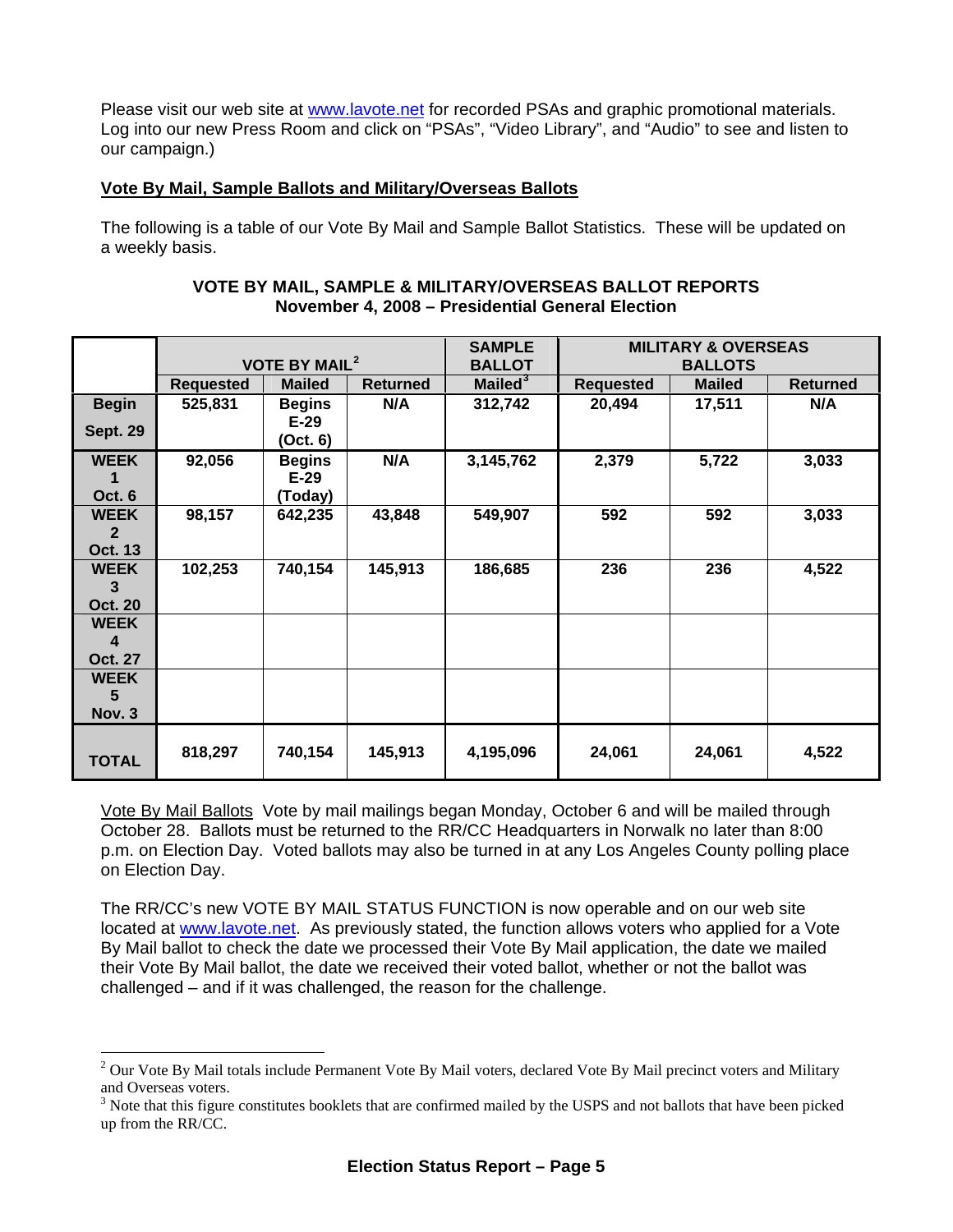Sample Ballots Sample ballot mailing began on September 25 and continues until the weekend before the election. Supplemental mailings began last week. All printed materials are available in English, Spanish, Korean, Chinese, Tagalog/Filipino, Vietnamese and Japanese. Online services include these languages in addition to Russian, Armenian and Cambodian.

## **Online Poll Worker Training and Poll Worker Recruitment**

Our Poll Worker Training Program is now operable. Although we do not require poll workers to use all aspects of the training on the site, we encourage them to visit it and review the modules before Election Day and each poll worker trainee is assigned a username and password for online access. The online training augments and reinforces the required in-person training work shops.

We have met or exceeded all poll worker recruitment goals for the November election. We are currently conducting training classes and will continue to do so through the week preceding the election. Training schedules and locations are available on our website.

The table below tracks the number of recruited poll workers.

#### **POLL WORKER RECRUITMENT BY WEEK[4](#page-5-0) November 4, 2008 – Presidential General Election Goal: 26,760 (optimum staffing level; exceeds legal requirement)[5](#page-5-1)**

|                        | <b>Inspectors</b>    | <b>Clerks</b>   | <b>Coordinators</b>  | <b>NVC Directors</b> |
|------------------------|----------------------|-----------------|----------------------|----------------------|
| <b>Beginning Total</b> | 4,380                | 17,154          | 670                  | 228                  |
| <b>Sept. 29</b>        |                      |                 |                      |                      |
| Week 1                 | 7                    | 2,185           | 30                   | 40                   |
| Oct. 6                 |                      |                 | <b>Goal Achieved</b> | <b>Goal Achieved</b> |
| Week 2                 | 7                    | 1,931           |                      | 5                    |
| Oct. 13                | <b>Goal Achieved</b> | Goal            |                      | <b>Goal Exceeded</b> |
|                        |                      | <b>Exceeded</b> |                      |                      |
| Week 3                 |                      |                 |                      |                      |
| <b>Oct. 20</b>         |                      |                 |                      |                      |
| Week 4                 |                      |                 |                      |                      |
| Oct. 27                |                      |                 |                      |                      |
| <b>Total</b>           | 4,394                | 22,687          | 700                  | 273                  |

## **Braille Institute Voter Education Site**

 $\overline{a}$ 

Our Voter Education and Outreach Information program begins at the Braille Institute on Wednesday, October 22 and continues through October 31. Visitors to the site have access to multilingual voter education materials, Vote By Mail application packets and accessible voting machine demonstrations. Voters can also check their polling place locations and their registration status and ask questions of our trained staff members.

<span id="page-5-0"></span> $^{4}$  Figures represent *confirmed* student, County and regular Inspectors, Coordinators, NVC Directors and Clerks.

<span id="page-5-1"></span> $<sup>5</sup>$  Any poll workers not assigned are placed in our reserve program and are placed based on available positions.</sup>